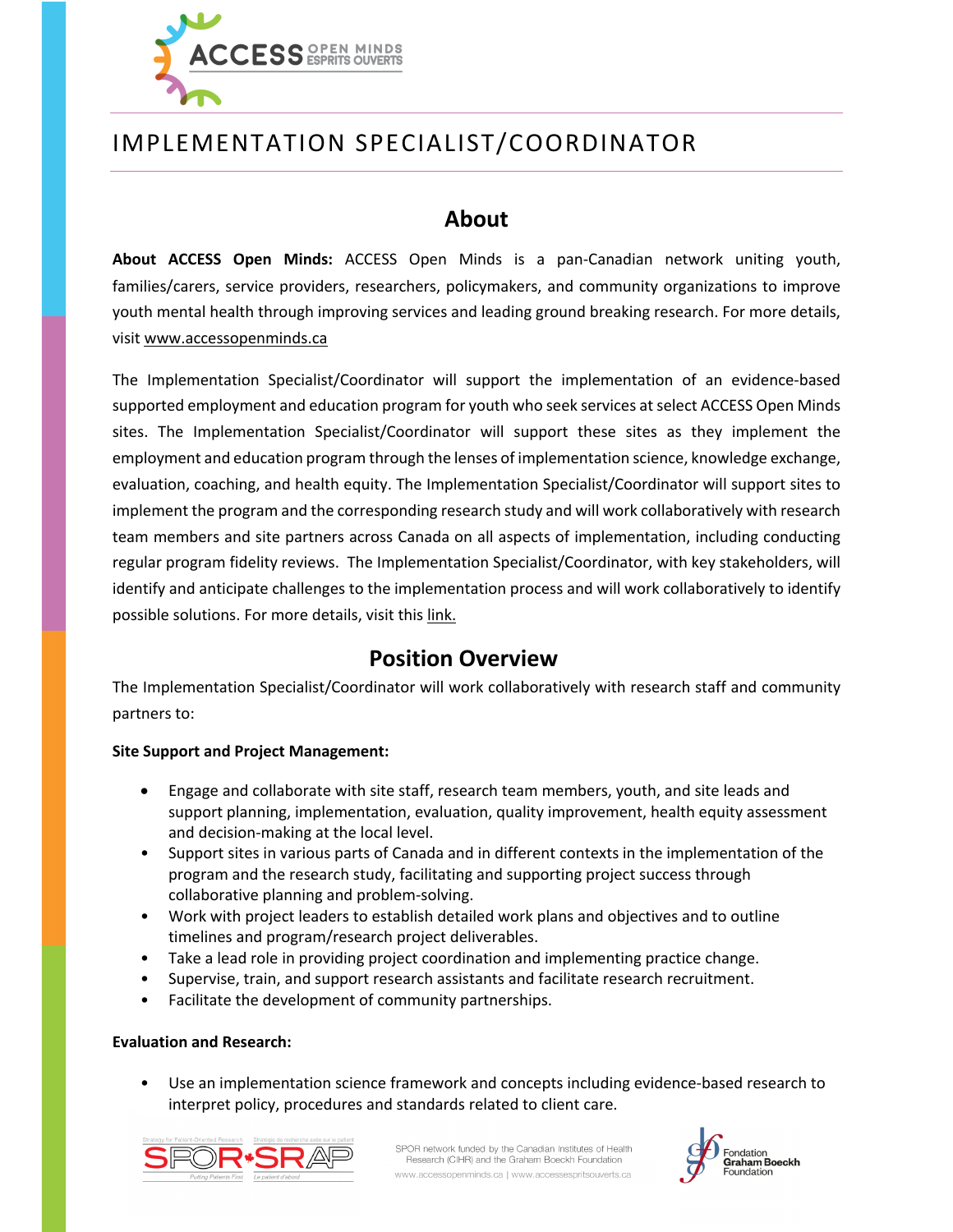- Identify best practice and emerging trends, conduct literature reviews and environmental scans to support program decision-making, planning and implementation.
- Create knowledge products such as templates, resources, guidelines and standards, which include analyses, recommendations and expectations supported by evidence-based standards and best practices for integrated youth services as part of supporting fidelity to the service delivery model.
- Support strategy development for sustainability and scaling up employment, education and related programs in youth mental health services, in collaboration with community partners.
- Contribute to program evaluation activities (e.g., fidelity reviews).

## **Qualifications**

### **Experience & Education:**

- Master's degree (preferred) in health sciences, health policy/administration, or a related field from a recognized institution, combined with 4+ years relevant experience working in mental health and addictions services and/or supported employment/education services. *\*For applicants with a Bachelor's degree or fewer years' relevant experience, please provide a clear justification in your cover letter to explain why your candidacy should be considered.\**
- Demonstrated experience in building and maintaining positive relationships with diverse internal and external stakeholders.

#### **Skills & Expertise:**

- Bilingualism (English and French, spoken and written) required
- Excellent interpersonal & communication skills, as well as the ability to work effectively as part of a team and with diverse stakeholders (researchers, service providers, youth, families/carers, community services/sites, etc.)
- Strong problem-solving skills coupled with sound judgement and decision-making skills
- Strong initiative and ability to set priorities and meet deadlines
- Ability to demonstrate professionalism, discretion, courtesy, and respect in all interactions with internal and external stakeholders and to positively represent ACCESS Open Minds
- Flexibility and ability to perform multiple tasks simultaneously
- Capable of adjusting work schedules to meet multiple demands and pressures

### **Additional Assets:**

- Experience implementing interventions or programs and/or supporting or supervising staff will be an asset
- Experience working with Indigenous communities
- Understanding of different provincial and federal health systems and services
- Experience with qualitative and quantitative data analysis and related software (e.g., NVivo, SPSS)